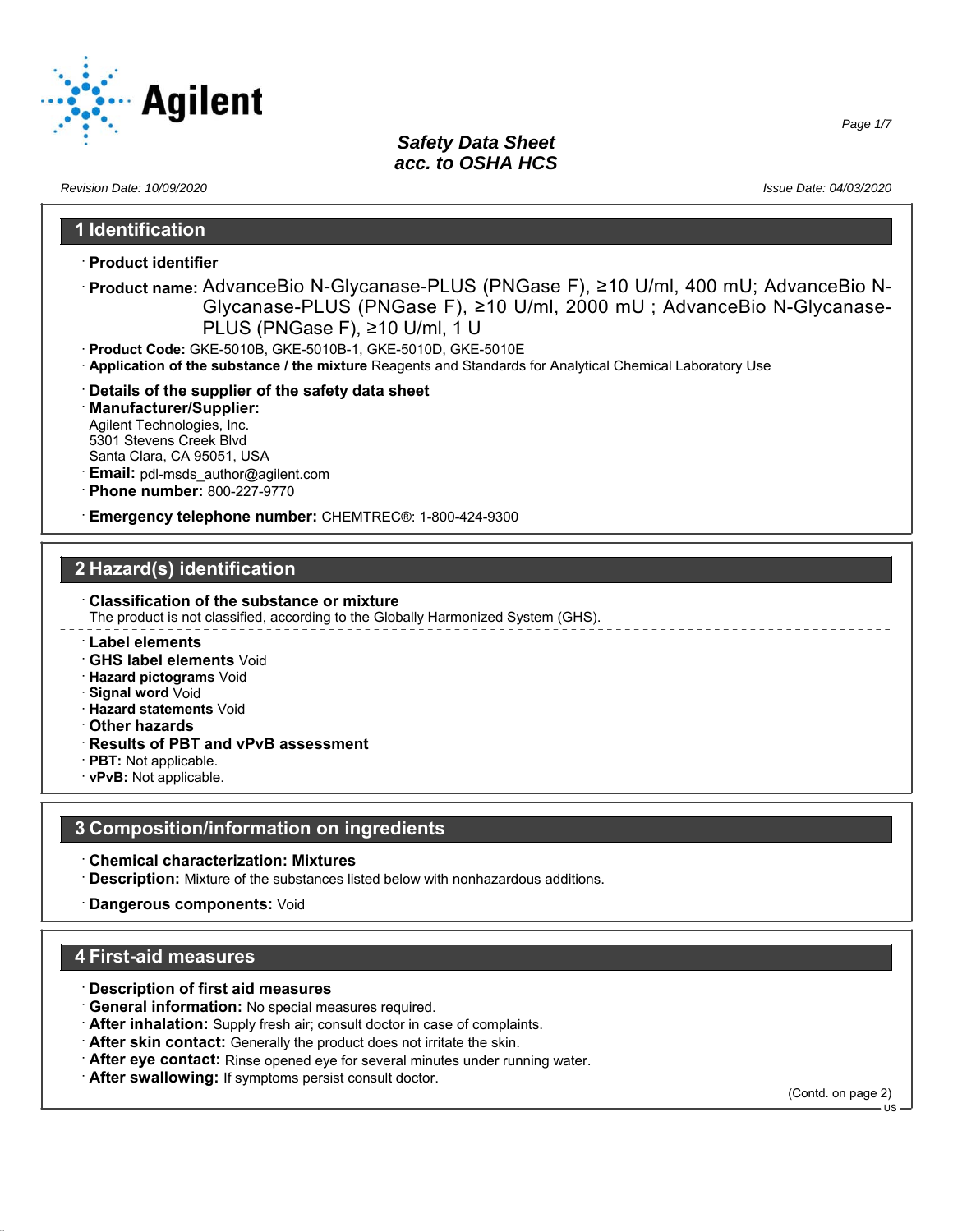*Revision Date: 10/09/2020 Issue Date: 04/03/2020*

(Contd. of page 1)

**Product name:** AdvanceBio N-Glycanase-PLUS (PNGase F), ≥10 U/ml, 400 mU; AdvanceBio N-Glycanase-PLUS (PNGase F), ≥10 U/ml, 2000 mU ; AdvanceBio N-Glycanase-PLUS (PNGase F), ≥10 U/ml, 1 U

· **Information for doctor:**

· **Most important symptoms and effects, both acute and delayed** No further relevant information available.

· **Indication of any immediate medical attention and special treatment needed** No further relevant information available.

#### **5 Fire-fighting measures**

- · **Extinguishing media**
- · **Suitable extinguishing agents:** Use fire fighting measures that suit the environment.
- · **Special hazards arising from the substance or mixture** No further relevant information available.

· **Advice for firefighters**

**Protective equipment:** No special measures required.

#### **6 Accidental release measures**

| $\cdot$ Personal precautions, protective equipment and emergency procedures<br>Wear protective gloves / eye protection / face protection.<br><b>Environmental precautions:</b> Dilute with plenty of water.<br>Methods and material for containment and cleaning up:<br>Absorb with liquid-binding material (sand, diatomite, acid binders, universal binders, sawdust).<br><b>Reference to other sections</b><br>See Section 7 for information on safe handling.<br>See Section 8 for information on personal protection equipment.<br>See Section 13 for disposal information.<br><b>Protective Action Criteria for Chemicals</b> |                           |
|-------------------------------------------------------------------------------------------------------------------------------------------------------------------------------------------------------------------------------------------------------------------------------------------------------------------------------------------------------------------------------------------------------------------------------------------------------------------------------------------------------------------------------------------------------------------------------------------------------------------------------------|---------------------------|
| $\cdot$ PAC-1:                                                                                                                                                                                                                                                                                                                                                                                                                                                                                                                                                                                                                      |                           |
| 1185-53-1 2-amino-2-(hydroxymethyl) propane-1, 3-diolhydrochloride                                                                                                                                                                                                                                                                                                                                                                                                                                                                                                                                                                  | 12 mg/m <sup>3</sup>      |
| 6381-92-6 Ethylenediaminetetraacetic Acid Disodium Salt Dihydrate                                                                                                                                                                                                                                                                                                                                                                                                                                                                                                                                                                   | $30 \text{ mg/m}^3$       |
| $\cdot$ PAC-2:                                                                                                                                                                                                                                                                                                                                                                                                                                                                                                                                                                                                                      |                           |
| 1185-53-1   2-amino-2-(hydroxymethyl) propane-1, 3-diolhydrochloride                                                                                                                                                                                                                                                                                                                                                                                                                                                                                                                                                                | 130 mg/m <sup>3</sup>     |
| 6381-92-6 Ethylenediaminetetraacetic Acid Disodium Salt Dihydrate                                                                                                                                                                                                                                                                                                                                                                                                                                                                                                                                                                   | 330 mg/m <sup>3</sup>     |
| $PAC-3$ :                                                                                                                                                                                                                                                                                                                                                                                                                                                                                                                                                                                                                           |                           |
| 1185-53-1   2-amino-2-(hydroxymethyl) propane-1, 3-diolhy drochloride                                                                                                                                                                                                                                                                                                                                                                                                                                                                                                                                                               | 790 mg/m <sup>3</sup>     |
| 6381-92-6 Ethylenediaminetetraacetic Acid Disodium Salt Dihydrate                                                                                                                                                                                                                                                                                                                                                                                                                                                                                                                                                                   | $2,000 \,\mathrm{mg/m^3}$ |

## **7 Handling and storage**

- · **Handling:**
- · **Precautions for safe handling** Wear protective gloves / eye protection / face protection.
- · **Information about protection against explosions and fires:** No special measures required.
- · **Conditions for safe storage, including any incompatibilities**
- · **Storage:**
- · **Requirements to be met by storerooms and receptacles:** No special requirements.
- · **Information about storage in one common storage facility:** Not required.
- · **Further information about storage conditions:** None.

(Contd. on page 3) US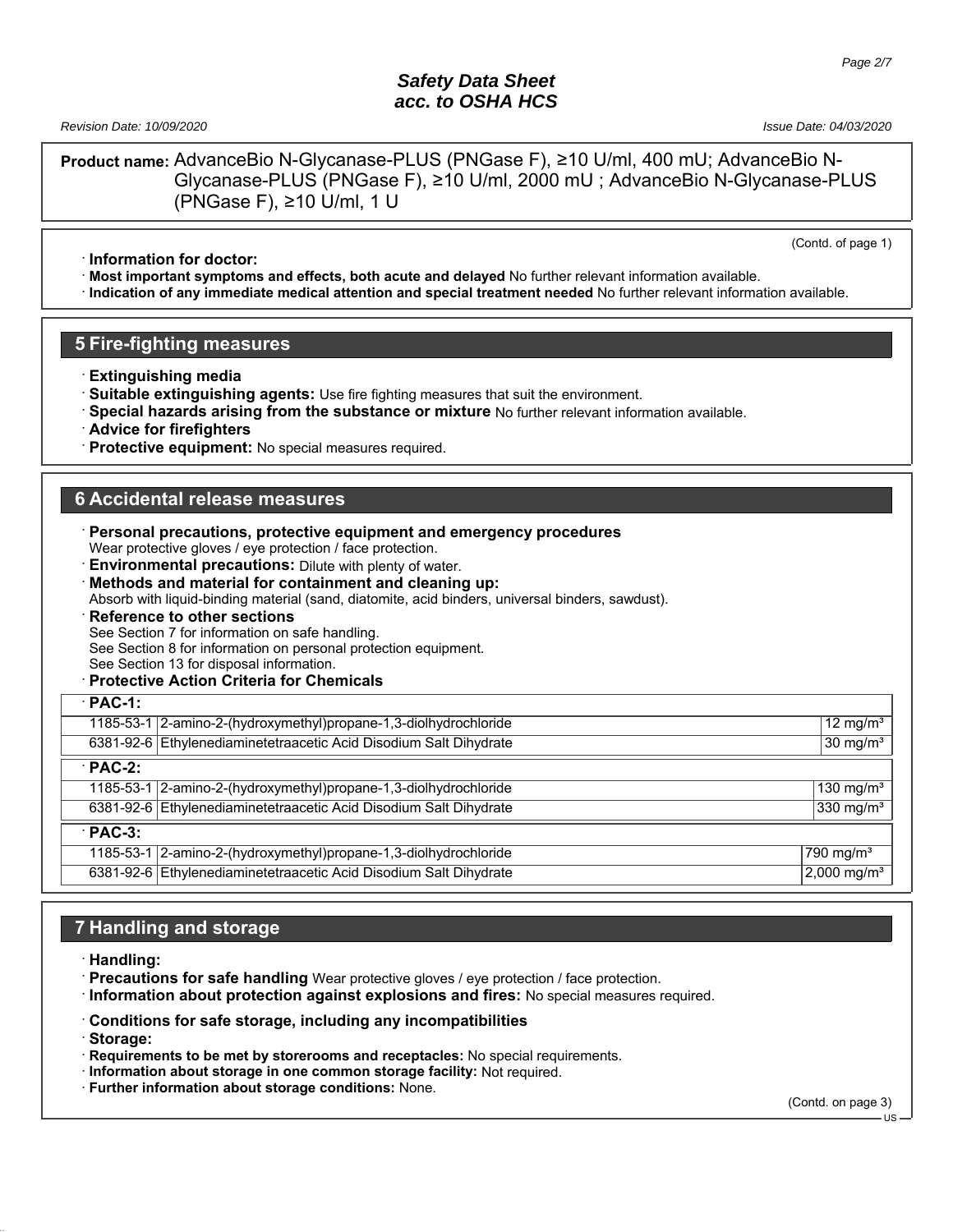*Revision Date: 10/09/2020 Issue Date: 04/03/2020*

(Contd. of page 2)

US

**Product name:** AdvanceBio N-Glycanase-PLUS (PNGase F), ≥10 U/ml, 400 mU; AdvanceBio N-Glycanase-PLUS (PNGase F), ≥10 U/ml, 2000 mU ; AdvanceBio N-Glycanase-PLUS (PNGase F), ≥10 U/ml, 1 U

**Specific end use(s)** No further relevant information available.

#### **8 Exposure controls/personal protection**

- · **Additional information about design of technical systems:** No further data; see item 7.
- · **Control parameters**
- · **Components with limit values that require monitoring at the workplace:**
- The product does not contain any relevant quantities of materials with critical values that have to be monitored at the workplace.
- · **Additional information:** The lists that were valid during the creation were used as basis.

#### · **Exposure controls**

- · **Personal protective equipment:**
- · **General protective and hygienic measures:** The usual precautionary measures for handling chemicals should be followed.
- · **Breathing equipment:** Not required.
- · **Protection of hands:**
- The glove material has to be impermeable and resistant to the product/ the substance/ the preparation.
- Selection of the glove material on consideration of the penetration times, rates of diffusion and the degradation
- **Material of gloves** Wear suitable gloves.
- · **Penetration time of glove material**
- The exact break through time has to be found out by the manufacturer of the protective gloves and has to be observed.
- **Eye protection:** Wear eye protection / face protection.

# **9 Physical and chemical properties**

| Information on basic physical and chemical properties<br><b>General Information</b> |                                               |                    |
|-------------------------------------------------------------------------------------|-----------------------------------------------|--------------------|
| · Appearance:                                                                       |                                               |                    |
| Form:                                                                               | Liquid                                        |                    |
| Color:                                                                              | Colorless                                     |                    |
| · Odor:                                                                             | Characteristic                                |                    |
| $\cdot$ Odor threshold:                                                             | Not determined.                               |                    |
| pH-value at 20 $^{\circ}$ C (68 $^{\circ}$ F):                                      | 7.5                                           |                    |
| <b>Change in condition</b>                                                          |                                               |                    |
| <b>Melting point/Melting range:</b>                                                 | 0 °C (32 °F)                                  |                    |
| <b>Boiling point/Boiling range:</b>                                                 | 100 °C (212 °F)                               |                    |
| <b>Flash point:</b>                                                                 | Not applicable.                               |                    |
| <b>Flammability (solid, gaseous):</b>                                               | Not applicable.                               |                    |
| $\cdot$ Decomposition temperature:                                                  | Not determined.                               |                    |
| Auto igniting:                                                                      | Product is not selfigniting.                  |                    |
| Danger of explosion:                                                                | Product does not present an explosion hazard. |                    |
| <b>Explosion limits:</b>                                                            |                                               |                    |
| Lower:                                                                              | Not determined.                               |                    |
| Upper:                                                                              | Not determined.                               |                    |
|                                                                                     |                                               | (Contd. on page 4) |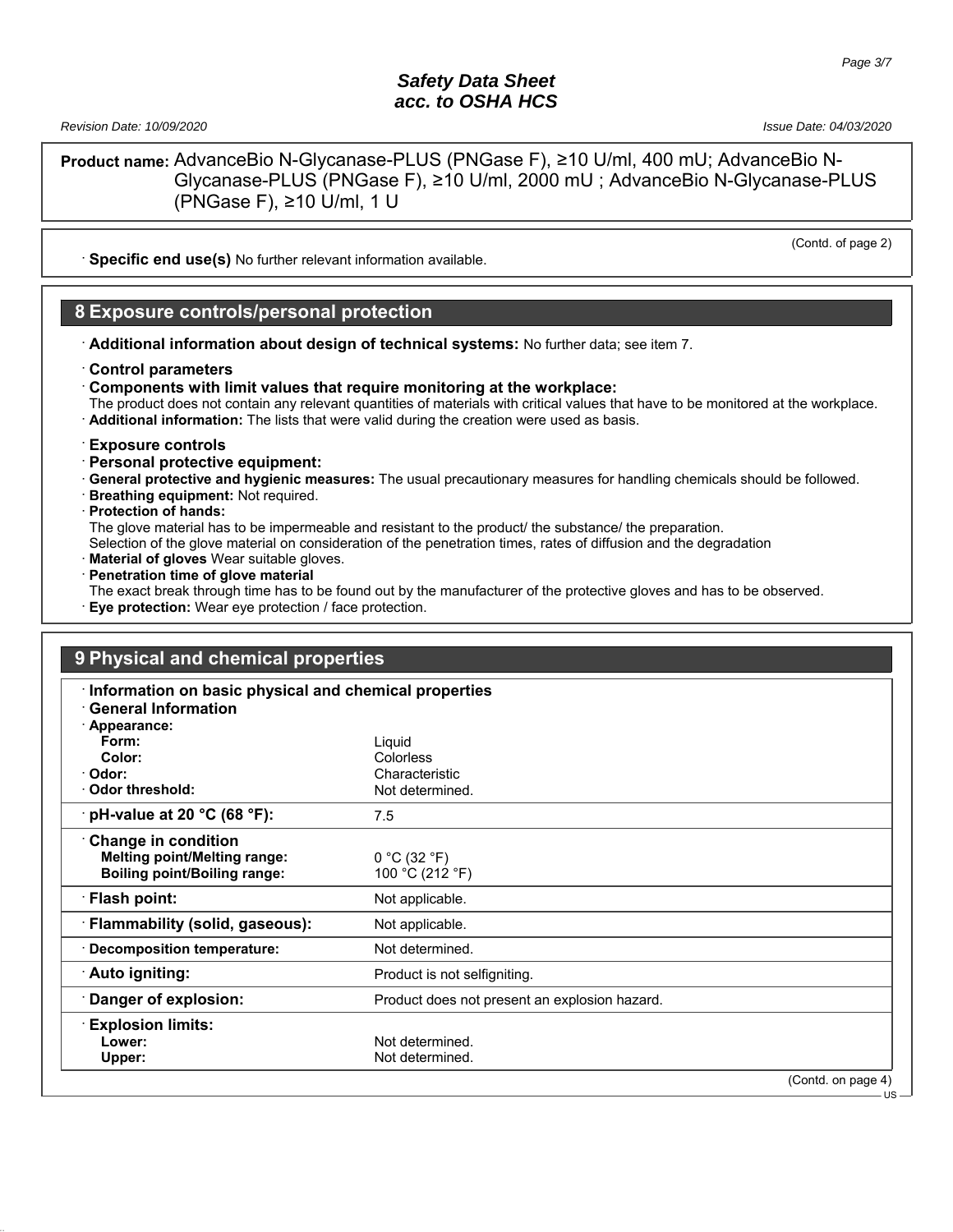*Revision Date: 10/09/2020 Issue Date: 04/03/2020*

#### **Product name:** AdvanceBio N-Glycanase-PLUS (PNGase F), ≥10 U/ml, 400 mU; AdvanceBio N-Glycanase-PLUS (PNGase F), ≥10 U/ml, 2000 mU ; AdvanceBio N-Glycanase-PLUS (PNGase F), ≥10 U/ml, 1 U

|                                                            |                                            | (Contd. of page 3) |
|------------------------------------------------------------|--------------------------------------------|--------------------|
| Vapor pressure at 20 °C (68 °F):                           | 23 hPa (17.3 mm Hg)                        |                    |
| $\cdot$ Density at 20 °C (68 °F):                          | 1 g/cm <sup>3</sup> (8.345 lbs/gal)        |                    |
| · Relative density                                         | Not determined.                            |                    |
| · Vapor density                                            | Not determined.                            |                    |
| · Evaporation rate                                         | Not determined.                            |                    |
| Solubility in / Miscibility with                           |                                            |                    |
| Water:                                                     | Fully miscible.                            |                    |
| · Partition coefficient (n-octanol/water): Not determined. |                                            |                    |
| <b>Viscosity:</b>                                          |                                            |                    |
| Dynamic at 20 °C (68 °F):                                  | $0.952$ mPas                               |                    |
| Kinematic:                                                 | Not determined.                            |                    |
| ∴Solvent content:                                          |                                            |                    |
| Water:                                                     | 99.4 %                                     |                    |
| <b>VOC content:</b>                                        | 0.00%                                      |                    |
| Solids content:                                            | 0.6%                                       |                    |
| $\cdot$ Other information                                  | No further relevant information available. |                    |

#### **10 Stability and reactivity**

· **Reactivity** No further relevant information available.

- · **Chemical stability**
- · **Thermal decomposition / conditions to be avoided:** No decomposition if used according to specifications.
- · **Possibility of hazardous reactions** No dangerous reactions known.
- · **Conditions to avoid** No further relevant information available.
- · **Incompatible materials:** No further relevant information available.
- · **Hazardous decomposition products:** No dangerous decomposition products known.

# **11 Toxicological information**

#### · **Information on toxicological effects**

- · **Acute toxicity:**
- · **Primary irritant effect:**
- · **on the skin:** May be harmful in contact with skin.
- · **on the eye:** No irritating effect.
- · **Sensitization:** No sensitizing effects known.
- · **Additional toxicological information:**

The product is not subject to classification according to internally approved calculation methods for preparations: When used and handled according to specifications, the product does not have any harmful effects according to our experience and the information provided to us.

#### · **Carcinogenic categories**

#### · **IARC (International Agency for Research on Cancer)**

None of the ingredients is listed.

(Contd. on page 5)

US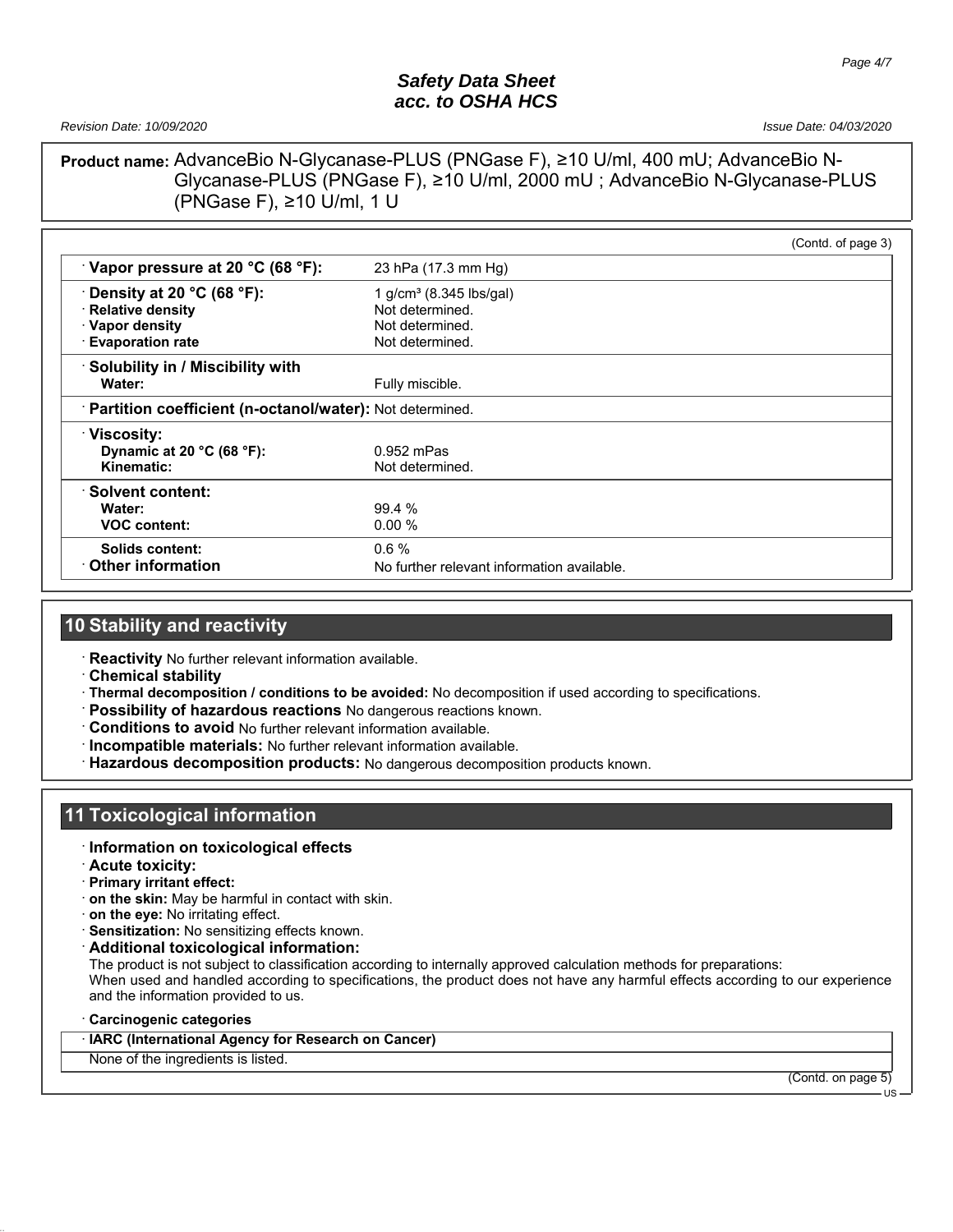*Revision Date: 10/09/2020 Issue Date: 04/03/2020*

**Product name:** AdvanceBio N-Glycanase-PLUS (PNGase F), ≥10 U/ml, 400 mU; AdvanceBio N-Glycanase-PLUS (PNGase F), ≥10 U/ml, 2000 mU ; AdvanceBio N-Glycanase-PLUS (PNGase F), ≥10 U/ml, 1 U

(Contd. of page 4)

#### · **NTP (National Toxicology Program)**

None of the ingredients is listed.

#### · **OSHA-Ca (Occupational Safety & Health Administration)**

None of the ingredients is listed.

#### **12 Ecological information**

- · **Toxicity**
- · **Aquatic toxicity:** No further relevant information available.
- · **Persistence and degradability** No further relevant information available.
- · **Behavior in environmental systems:**
- · **Bioaccumulative potential** No further relevant information available.
- · **Mobility in soil** No further relevant information available.
- · **Additional ecological information:**
- · **General notes:** Not hazardous for water.
- · **Results of PBT and vPvB assessment**
- · **PBT:** Not applicable.
- · **vPvB:** Not applicable.
- · **Other adverse effects** No further relevant information available.

#### **13 Disposal considerations**

· **Waste treatment methods**

· **Recommendation:** Dispose of contents/container in accordance with local/regional/national/international regulations.

· **Uncleaned packagings:**

- · **Recommendation:** Disposal must be made according to official regulations.
- · **Recommended cleansing agent:** Water, if necessary with cleansing agents.

| ∙ UN-Number                   |                 |                    |
|-------------------------------|-----------------|--------------------|
| DOT, ADN, IMDG, IATA          | not regulated   |                    |
| UN proper shipping name       |                 |                    |
| DOT, ADN, IMDG, IATA          | not regulated   |                    |
| Transport hazard class(es)    |                 |                    |
| DOT, ADN, IMDG, IATA          |                 |                    |
| · Class                       | not regulated   |                    |
| · Packing group               |                 |                    |
| DOT, IMDG, IATA               | not regulated   |                    |
| <b>Environmental hazards:</b> | Not applicable. |                    |
|                               |                 | (Contd. on page 6) |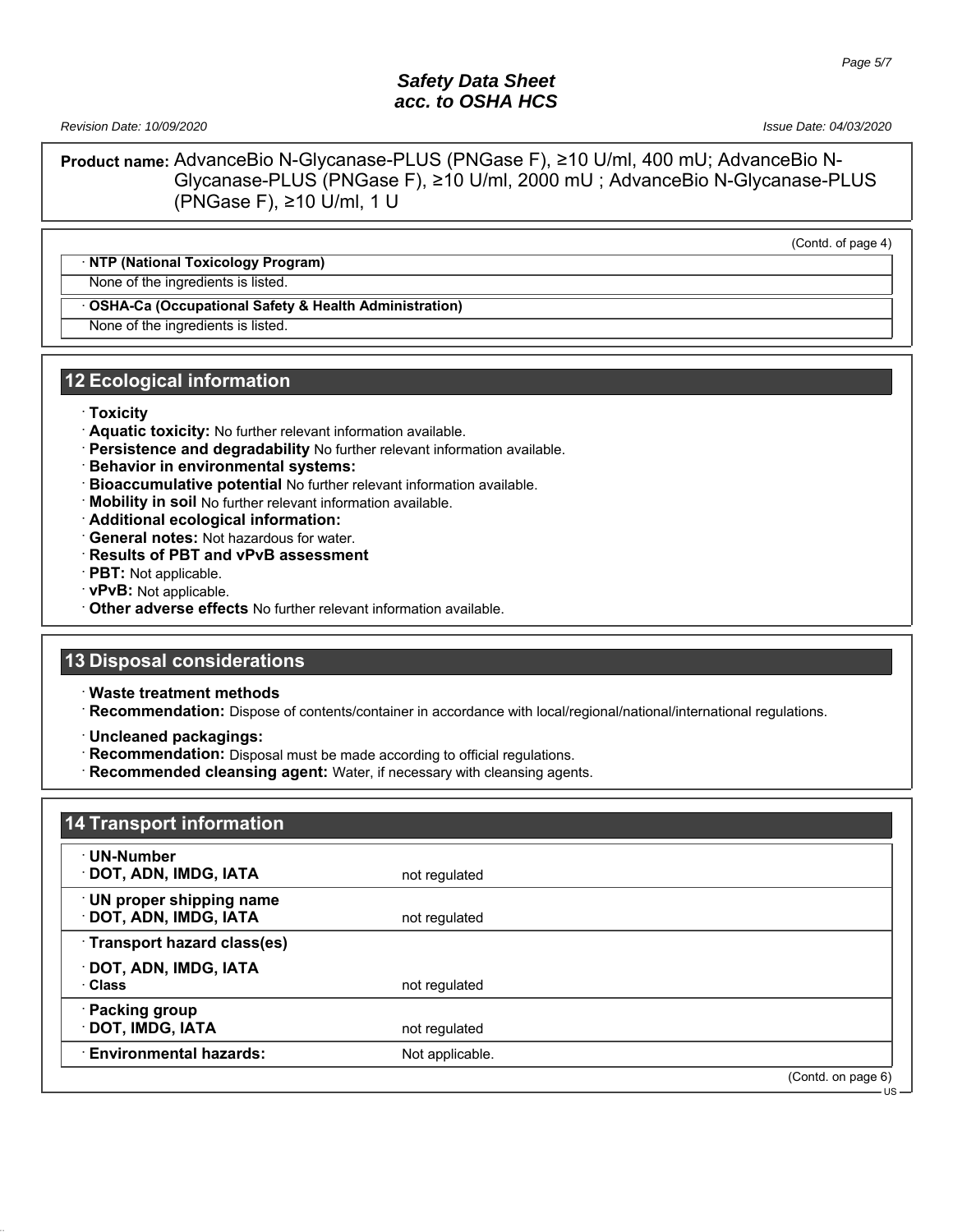*Revision Date: 10/09/2020 Issue Date: 04/03/2020*

**Product name:** AdvanceBio N-Glycanase-PLUS (PNGase F), ≥10 U/ml, 400 mU; AdvanceBio N-Glycanase-PLUS (PNGase F), ≥10 U/ml, 2000 mU ; AdvanceBio N-Glycanase-PLUS (PNGase F),  $≥10$  U/ml, 1 U

|                                            |                 | (Contd. of page 5) |
|--------------------------------------------|-----------------|--------------------|
| Special precautions for user               | Not applicable. |                    |
| Transport in bulk according to Annex II of |                 |                    |
| MARPOL73/78 and the IBC Code               | Not applicable. |                    |
| UN "Model Regulation":                     | not regulated   |                    |

# **15 Regulatory information**

| Safety, health and environmental regulations/legislation specific for the substance or mixture<br>· Sara |               |
|----------------------------------------------------------------------------------------------------------|---------------|
| Section 355 (extremely hazardous substances):                                                            |               |
| None of the ingredients is listed.                                                                       |               |
| Section 313 (Specific toxic chemical listings):                                                          |               |
| None of the ingredients is listed.                                                                       |               |
| <b>TSCA (Toxic Substances Control Act):</b>                                                              |               |
| 7732-18-5 water, distilled, conductivity or of similar purity                                            | <b>ACTIVE</b> |
| 1185-53-1 2-amino-2-(hydroxymethyl)propane-1,3-diolhydrochloride                                         | <b>ACTIVE</b> |
| 7647-14-5 sodium chloride                                                                                | <b>ACTIVE</b> |
| <b>Hazardous Air Pollutants</b>                                                                          |               |
| None of the ingredients is listed.                                                                       |               |
| Proposition 65                                                                                           |               |
| Chemicals known to cause cancer:                                                                         |               |
| None of the ingredients is listed.                                                                       |               |
| Chemicals known to cause reproductive toxicity for females:                                              |               |
| None of the ingredients is listed.                                                                       |               |
| Chemicals known to cause reproductive toxicity for males:                                                |               |
| None of the ingredients is listed.                                                                       |               |
| Chemicals known to cause developmental toxicity:                                                         |               |
| None of the ingredients is listed.                                                                       |               |
| Carcinogenic categories                                                                                  |               |
| <b>EPA (Environmental Protection Agency)</b>                                                             |               |
| None of the ingredients is listed.                                                                       |               |
| TLV (Threshold Limit Value established by ACGIH)                                                         |               |
| None of the ingredients is listed.                                                                       |               |
| NIOSH-Ca (National Institute for Occupational Safety and Health)                                         |               |
| None of the ingredients is listed.                                                                       |               |
| <b>GHS label elements Void</b><br><b>Hazard pictograms</b> Void                                          |               |

· **Signal word** Void

· **Hazard statements** Void

(Contd. on page 7) US